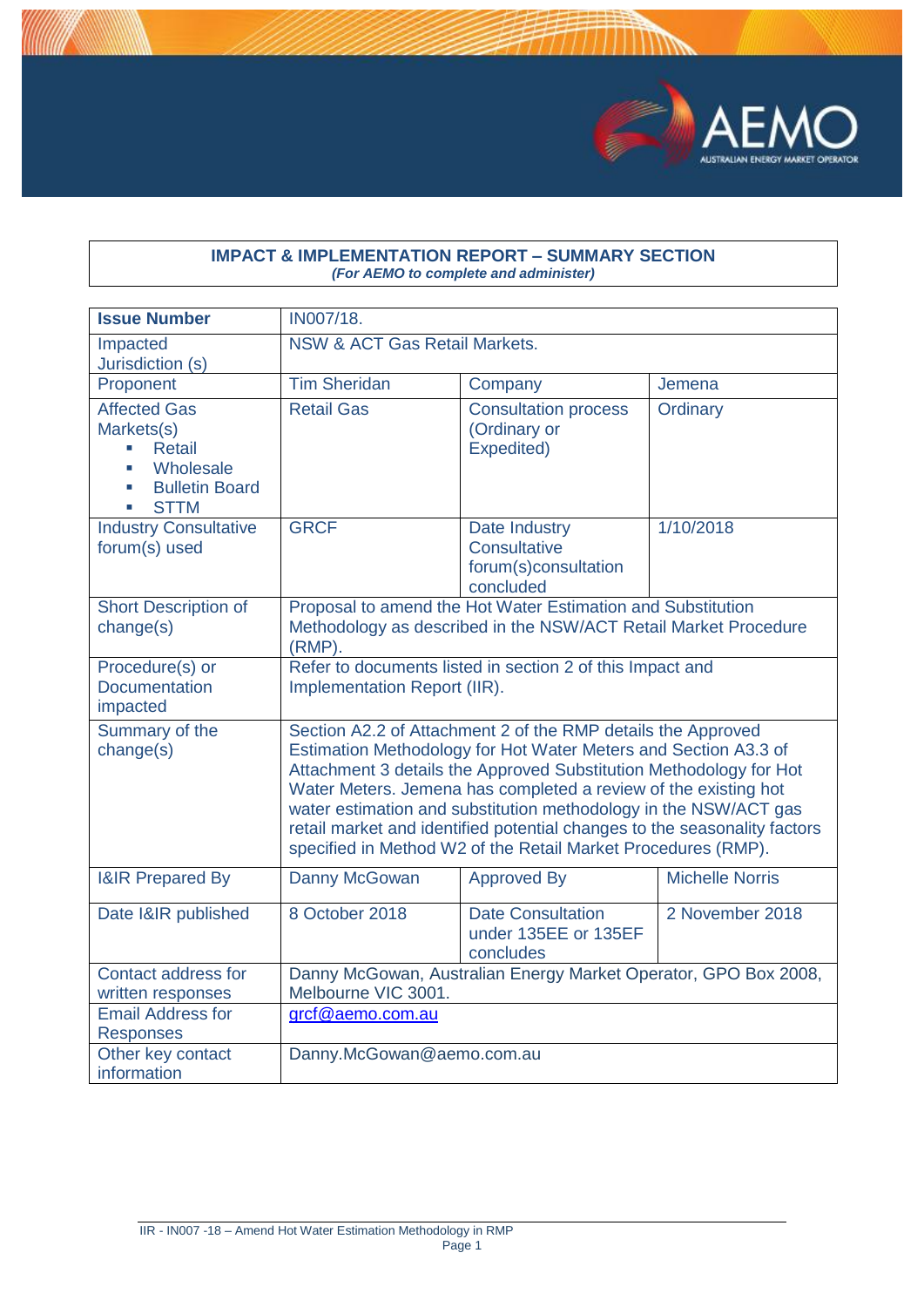## **IMPACT & IMPLEMENTATION REPORT – DETAILED REPORT SECTION**

|                                            | <b>CRITICAL EXAMINATION OF PROPOSAL</b>                                                                                                                                                                                                                                                                                                         |
|--------------------------------------------|-------------------------------------------------------------------------------------------------------------------------------------------------------------------------------------------------------------------------------------------------------------------------------------------------------------------------------------------------|
| 1. Description of<br>change(s) and reasons | <b>Description of change:</b>                                                                                                                                                                                                                                                                                                                   |
| for change(s)                              | Jemena has completed a review of the existing hot water<br>estimation and substitution methodology in the NSW/ACT gas<br>retail market and identified potential changes to the seasonality<br>factors specified in Method W2 of the Retail Market Procedures<br>$(RMP)$ .                                                                       |
|                                            | <b>Current RMP Definition</b>                                                                                                                                                                                                                                                                                                                   |
|                                            | Section A2.2 of Attachment 2 of the RMP details the Approved<br>Estimation Methodology for Hot Water Meters and Section A3.3 of<br>Attachment 3 details the Approved Substitution Methodology for<br><b>Hot Water Meters.</b>                                                                                                                   |
|                                            | In summary, there are 3 estimation and substitution method types<br>currently used to estimate and substitute hot water meter readings.                                                                                                                                                                                                         |
|                                            | Method W1: at least 365 days consumption history -<br>$\bullet$<br>calculates estimates based on the corresponding same quarter<br>for last year's consumption. e.g: Q2 in 2016 will be used to<br>calculate Q2 in 2017.                                                                                                                        |
|                                            | Method W2: <365 days consumption history -<br>$\bullet$<br>calculates estimates based on immediately preceding period of<br>consumption with weighted seasonality factors. E.g: Q2 in<br>2017 relates to Q1 in 2017.                                                                                                                            |
|                                            | Method W3: W1 and W2 cannot be applied -<br>$\bullet$<br>calculates estimates by applying the lowest consumption value<br>calculated from these 2 methods: a) using an average<br>consumption for the grouped sub-meters; or b) using the<br>current consumption of plausible reads from the grouped sub-<br>meters and the master water meter. |
|                                            | The outcomes from the above calculations are provided to<br>Retailers and AEMO via the MeterDataNotification (MDN)<br>transaction.                                                                                                                                                                                                              |
|                                            | <b>Proposed Changes</b>                                                                                                                                                                                                                                                                                                                         |
|                                            | Amend the seasonality factors for <b>Method W2</b> as follows:                                                                                                                                                                                                                                                                                  |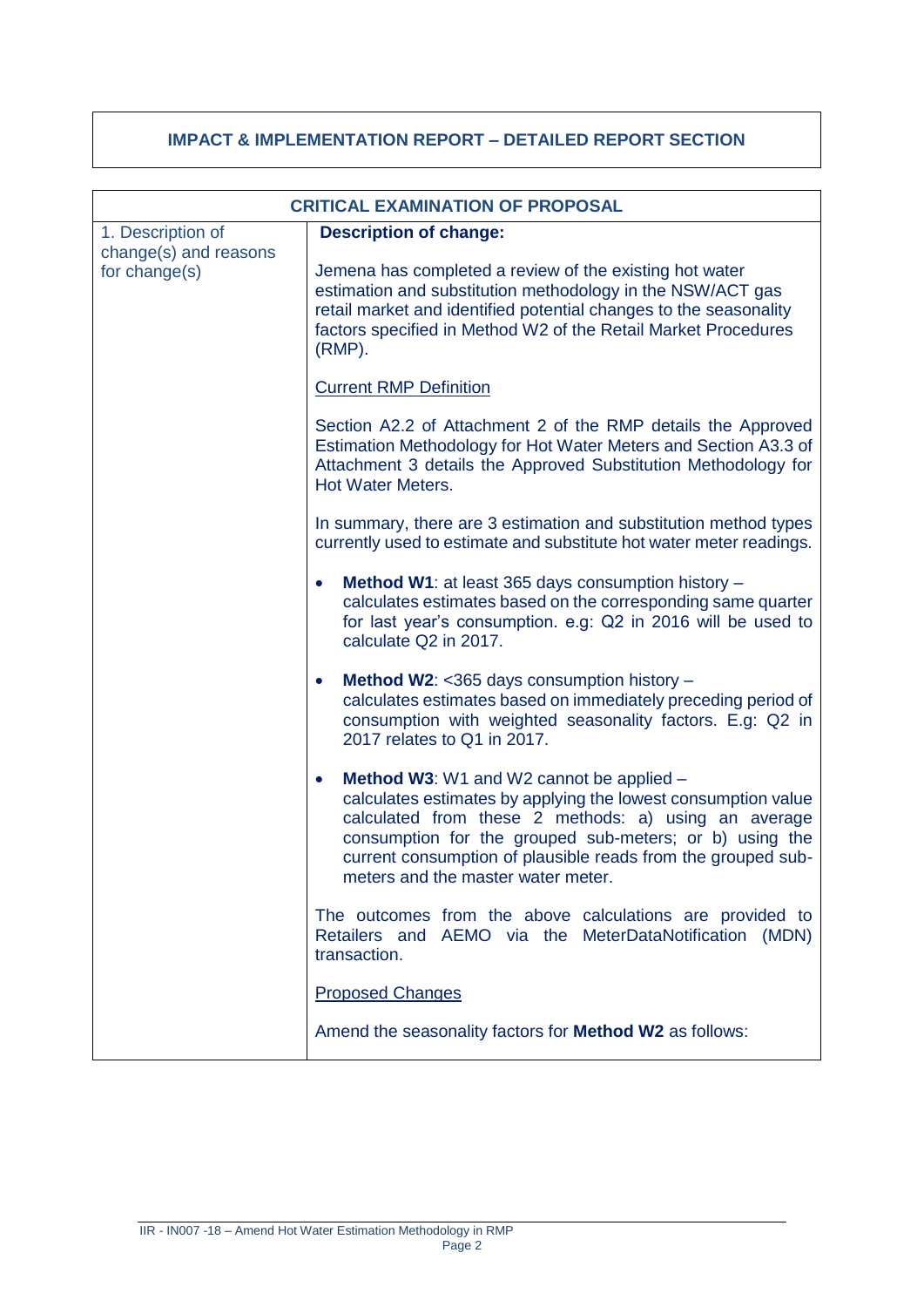|                                                                                                                                          | (A) Multiply Lest by 0.50.7 if the last bill was read in<br>Aug/Sep/Oct.                                                                                                                                                                                                |
|------------------------------------------------------------------------------------------------------------------------------------------|-------------------------------------------------------------------------------------------------------------------------------------------------------------------------------------------------------------------------------------------------------------------------|
|                                                                                                                                          | (B) Divide Lest by 4.51.25 if the last bill was in<br>Jun/Jul/Nov/Dec.                                                                                                                                                                                                  |
|                                                                                                                                          | (C) Multiply Lest by $21.4$ if the month of the estimate-to is<br>Aug/Sep/Oct.                                                                                                                                                                                          |
|                                                                                                                                          | (D) Multiply Lest by $4.51.3$ if the month of the estimate-to is<br>Jun/Jul/Nov/Dec.                                                                                                                                                                                    |
|                                                                                                                                          | <b>Reasons for change(s)</b><br>These changes are expected to reduce estimation and<br>substitution volatility which can lead to higher bills for consumers,<br>especially for winter months where estimated consumption may<br>have doubled from previous consumption. |
| 2. Reference<br>documentation                                                                                                            | Retail Market Procedures (NSW/ACT) - V18.                                                                                                                                                                                                                               |
| <b>Procedure Reference</b>                                                                                                               | Customer Impact Analysis - Refer to Attachment B.                                                                                                                                                                                                                       |
| <b>GIP/Specification</b><br>ш<br><b>Pack Reference</b>                                                                                   | Jemena's Seasonal Factor Analysis Approach - Refer to<br>Attachment C.                                                                                                                                                                                                  |
| <b>Other Reference</b><br>×.                                                                                                             | Master water meter consumption data - Refer to Attachment D.                                                                                                                                                                                                            |
| 3. The high level details<br>of the change(s) to the<br>existing Procedures                                                              | Update the Method W2 seasonality factors prescribed in the RMP<br>for the hot water estimation and substitution.                                                                                                                                                        |
|                                                                                                                                          | See Attachment A for further details.                                                                                                                                                                                                                                   |
| This includes:                                                                                                                           |                                                                                                                                                                                                                                                                         |
| A comparison of the<br>existing operation of<br>the Procedures to the<br>proposed change to<br>the operation of the<br><b>Procedures</b> |                                                                                                                                                                                                                                                                         |
| A marked up version<br>of the Procedure<br>change (see<br>Attachment A)                                                                  |                                                                                                                                                                                                                                                                         |
| 4. Explanation regarding<br>the order of magnitude of<br>the change                                                                      | AEMO will need to make minor amendments to RMP and in terms<br>of system and process changes, Jemena will need to make non-<br>material system changes. See section 6 of this IIR for further<br>details.                                                               |
| (eg: material, non-<br>material or non-<br>substantial)                                                                                  |                                                                                                                                                                                                                                                                         |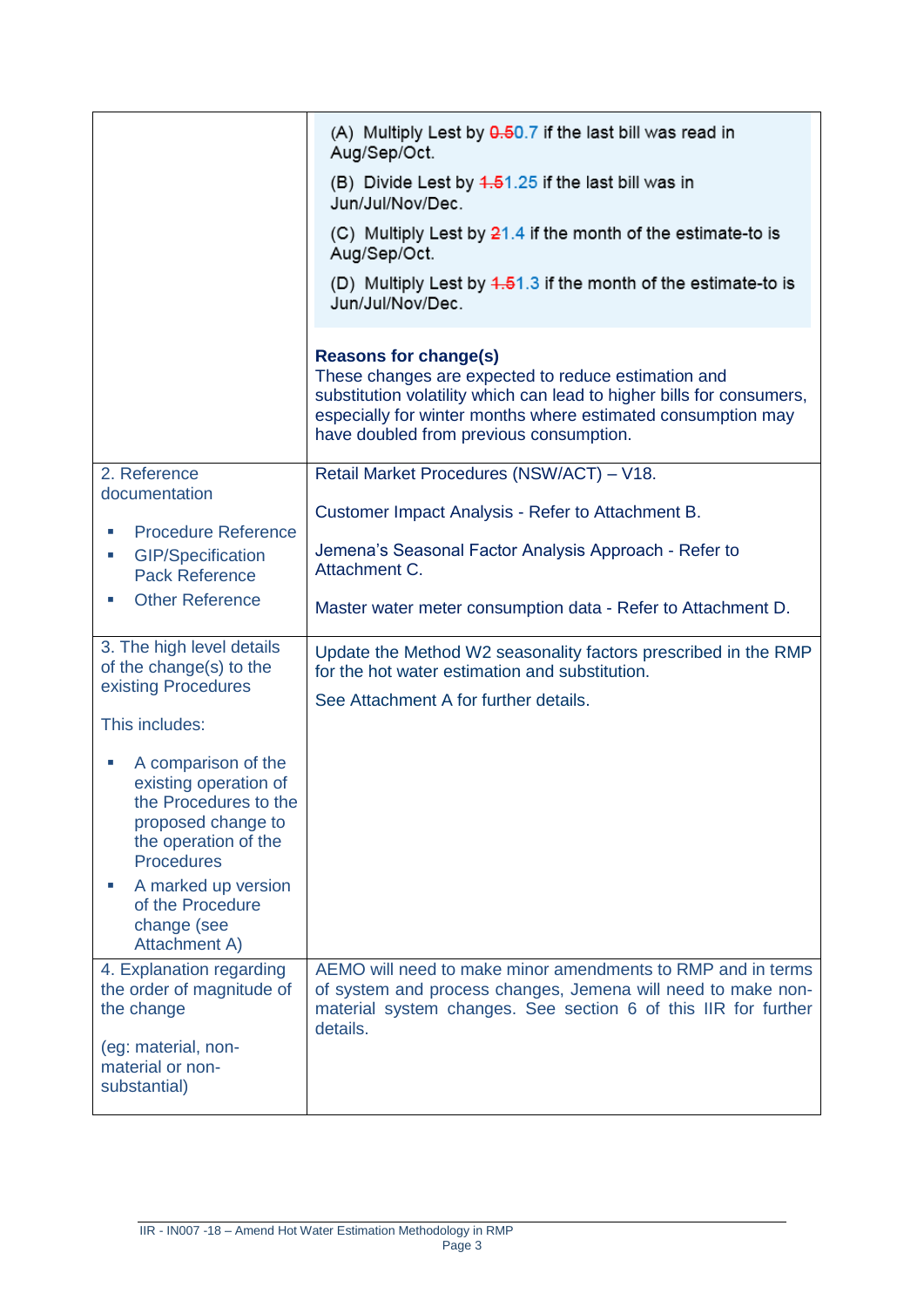|                                                                                                                                                                 | ASSESSMENT OF LIKELY EFFECT OF PROPOSAL                                                                                                                                                                                                                                                                                                                                                                                                                    |
|-----------------------------------------------------------------------------------------------------------------------------------------------------------------|------------------------------------------------------------------------------------------------------------------------------------------------------------------------------------------------------------------------------------------------------------------------------------------------------------------------------------------------------------------------------------------------------------------------------------------------------------|
| 5. Overall Industry Cost /<br>benefit (tangible /<br>intangible / risk) analysis<br>and/or cost estimates                                                       | In the Proposed Procedure Change (PPC) that was issued in<br>mid-September, AEMO noted that there are no retail market<br>process or system impacts for Retailers. None of the responses<br>received from the Retailers raised any concerns relating to the<br>cost to implement this change. Jemena have indicated their costs<br>to be non-material. AEMO's view is therefore the overall cost to<br>implement this change is minimal.                   |
|                                                                                                                                                                 | In terms of benefits, there are no tangible benefits however an<br>intangible benefit is more actuate hot water readings for instances<br>where estimations are required.                                                                                                                                                                                                                                                                                  |
| 6. The likely<br>implementation effect of                                                                                                                       | The proposed changes are minor drafting amendments to the<br>RMP.                                                                                                                                                                                                                                                                                                                                                                                          |
| the change(s) on<br>stakeholders                                                                                                                                | Jemena will need to make non-material system changes to be<br>consistent with these proposed seasonality factors.                                                                                                                                                                                                                                                                                                                                          |
| (e.g. Industry or end-<br>users)                                                                                                                                | There are no changes to the MDN transaction fields or formats<br>therefore there are no system or process changes for AEMO or the<br>Retailers because of this change.                                                                                                                                                                                                                                                                                     |
| 7. Testing requirements                                                                                                                                         | None required.                                                                                                                                                                                                                                                                                                                                                                                                                                             |
| 8. AEMO's preliminary<br>assessment of the<br>proposal's compliance<br>with section 135EB:                                                                      | Consistency with NGL and NGR:<br>AEMO's view is that the proposed change is consistent with the<br>NGL and NGR. The proposed change promotes consistency<br>across four jurisdictions.                                                                                                                                                                                                                                                                     |
| - consistency with NGL<br>and NGR,                                                                                                                              | National gas objective                                                                                                                                                                                                                                                                                                                                                                                                                                     |
| - regard to national gas<br>objective<br>- regard to any applicable<br>access arrangements                                                                      | "Promote efficient investment in, and efficient operation and use<br>of, natural gas services for the long term interests of consumers of<br>natural gas with respect to price, quality, safety, reliability and<br>security of supply of natural gas."                                                                                                                                                                                                    |
|                                                                                                                                                                 | It is AEMO's view that this change removes any costs associated<br>with unnecessary differences in process and procedures, and is in<br>the long-term interests of consumers as it promotes clarity and<br>consistency.                                                                                                                                                                                                                                    |
|                                                                                                                                                                 | Applicable access arrangements<br>AEMO's view is that the proposed change is not in conflict with<br>existing Access Arrangements.                                                                                                                                                                                                                                                                                                                         |
| 9. Consultation Forum<br><b>Outcomes</b><br>(e.g. the conclusions<br>made on the change(s)<br>whether there was<br>unanimous approval, any<br>dissenting views) | On 17 September 2018 AEMO published on its website a<br>Proposed Procedure Change (PPC) that recommended Section<br>A2.2 of Attachment 2 of the RMP details the Approved Estimation<br>Methodology for Hot Water Meters and Section A3.3 of Attachment<br>3 details the Approved Substitution Methodology for Hot Water<br>Meters. Registered participants and interested stakeholders were<br>invited to make submissions which closed on 1 October 2018. |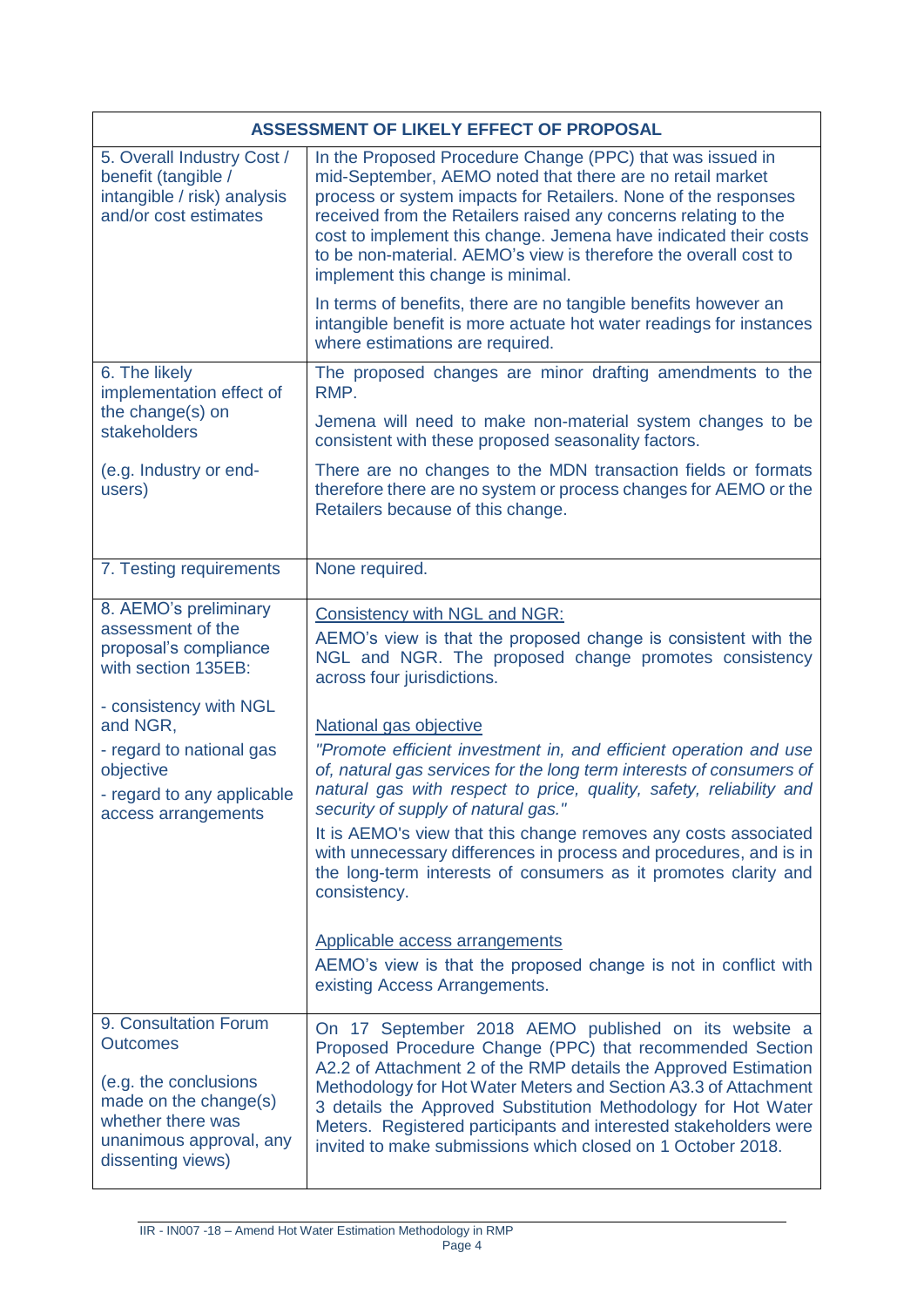|  | AEMO received submissions from AGL, Origin Energy and                                                          |  |  |  |
|--|----------------------------------------------------------------------------------------------------------------|--|--|--|
|  | Jemena and all responses supported the implementation of this<br>change. See Attachment E for further details. |  |  |  |
|  |                                                                                                                |  |  |  |

| <b>RECOMMENDATION(S)</b>                                                                                                                   |                                                                                                                                                                                                                                                                                                                                                              |  |  |  |  |  |  |
|--------------------------------------------------------------------------------------------------------------------------------------------|--------------------------------------------------------------------------------------------------------------------------------------------------------------------------------------------------------------------------------------------------------------------------------------------------------------------------------------------------------------|--|--|--|--|--|--|
| 10. Should the proposed<br>Procedures be made,<br>(with or without<br>amendments)?                                                         | AEMO recommends that the changes be made as proposed in<br>Attachment A.                                                                                                                                                                                                                                                                                     |  |  |  |  |  |  |
| 11. If applicable, a<br>proposed effective date<br>for the proposed<br>change(s) to take effect<br>and justification for that<br>timeline. | Subject to all necessary approval's AEMO is<br>targeting<br>to<br>implement this initiative on 14 December 2018.<br>To achieve this AEMO proposes the following timeline<br>Issue IIR on 8 October 2018;<br>$\bullet$<br>Submission on IIR close 2 November 2018;<br>AEMO decision on 19 November 2018; and<br>Effective date 14 December 2018.<br>$\bullet$ |  |  |  |  |  |  |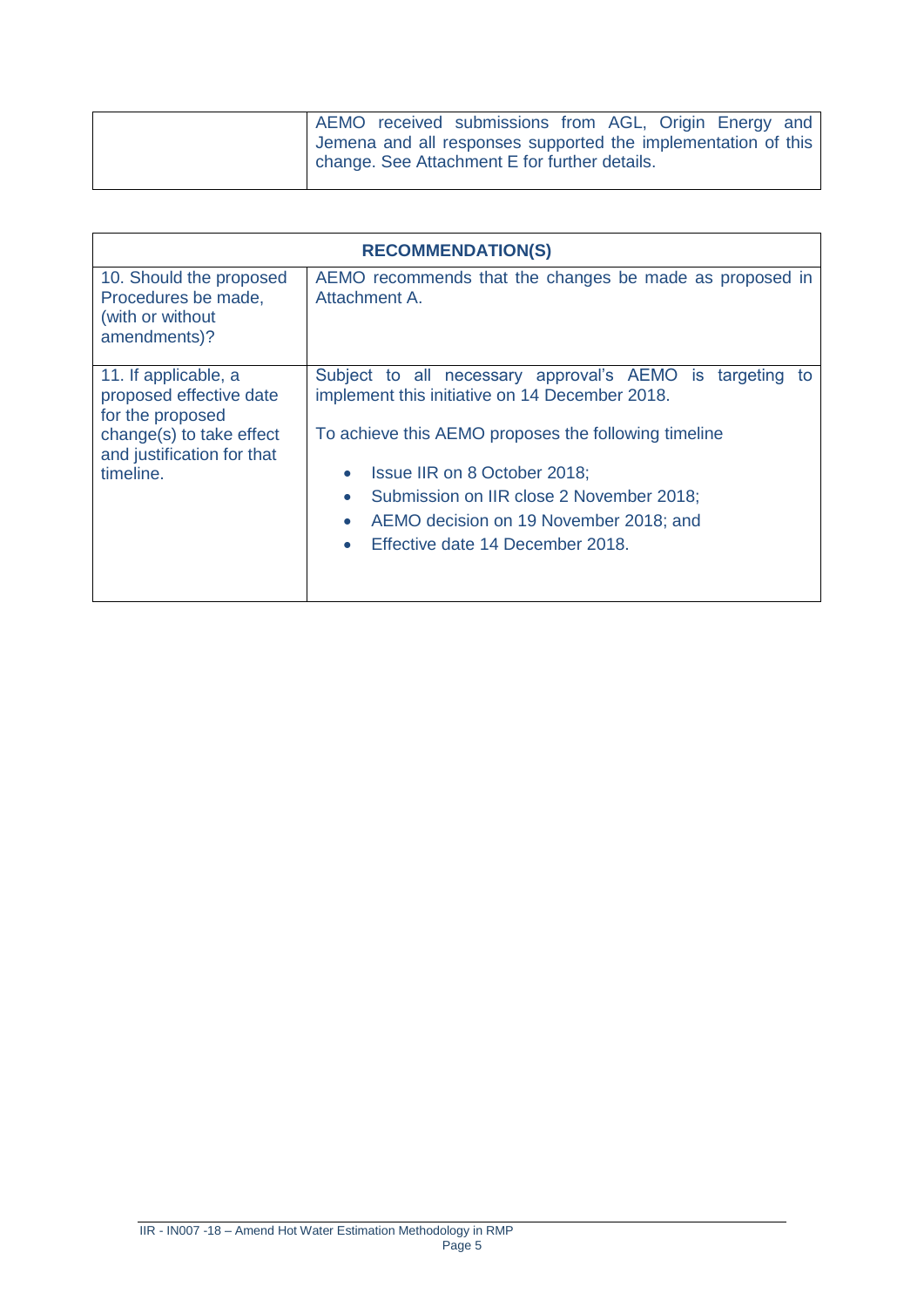### **ATTACHMENT A - DOCUMENTATION CHANGES (SEE SECTION 3) Proposed changes: Retail Market Procedures - NSW/ACT** Blue represents additions Red and strikeout represents deletions - Marked up changes

### **A2.2 Hot Water Meters**

#### $(a)$ **Application**

The estimation of hot water meter readings and consumption utilises the existing methodology applicable in NSW and the ACT for buildings with centralised hot water systems (CHWS). If the scheduled reading of meters (master meters and sub-hot water meters) in a CHWS has been completed with one or more resulting "missed" readings (readings that cannot be obtained due to blocked access, safety hazards, meter fault or other factors), or readings that fail validation, an estimate for each missed or failed reading will be calculated as follows.

#### $(b)$ Method W1: Hot Water Estimation Based on Corresponding Past Year Period

If the meter whose consumption is to be estimated has at least 365 calendar days of validated meter reading history with the same Customer, calculate MJest and Rest. the meter's estimated consumed energy and meter reading index respectively, as follows:

- $(i)$ Examine the meter's reading history for a qualifying corresponding past year period, determined as follows:
	- $(A)$ Calculate Dest, the number of billing days in the period to be estimated, from the date of the last validated meter reading to the end date of the estimation period.
	- $(B)$ Subtract 365 days from the last validated meter reading (Rprev) and the estimation period's end date to obtain the corresponding past year period's start and end dates (Dp\_start and Dp\_end),
	- Examine the meter's reading history for a qualifying corresponding  $(C)$ past year period meeting the following criteria:
		- Its start and end dates exactly or closely match Dp\_start and Dp end to within 10 calendar days on either side of Dp start and Do end.
		- The number of billing days Dcpyp in the corresponding past year period must be within plus or minus 10 calendar days of Dest.
		- The meter readings in the corresponding past year period must be validated meter readings
- If a qualifying corresponding past year period is found:  $(ii)$ 
	- $(A)$ Calculate the raw metered units (MUraw) from the qualifying corresponding past period standardised to the number of days to be estimated (Dest).
	- $(B)$ Convert MUraw to standard litres (L) by:
		- Multiplying MUraw by the meter model's multiplier number.
		- Multiplying the result in (a) by 4.546 to convert from imperial gallons to litres, if the hot water meter is read in imperial units.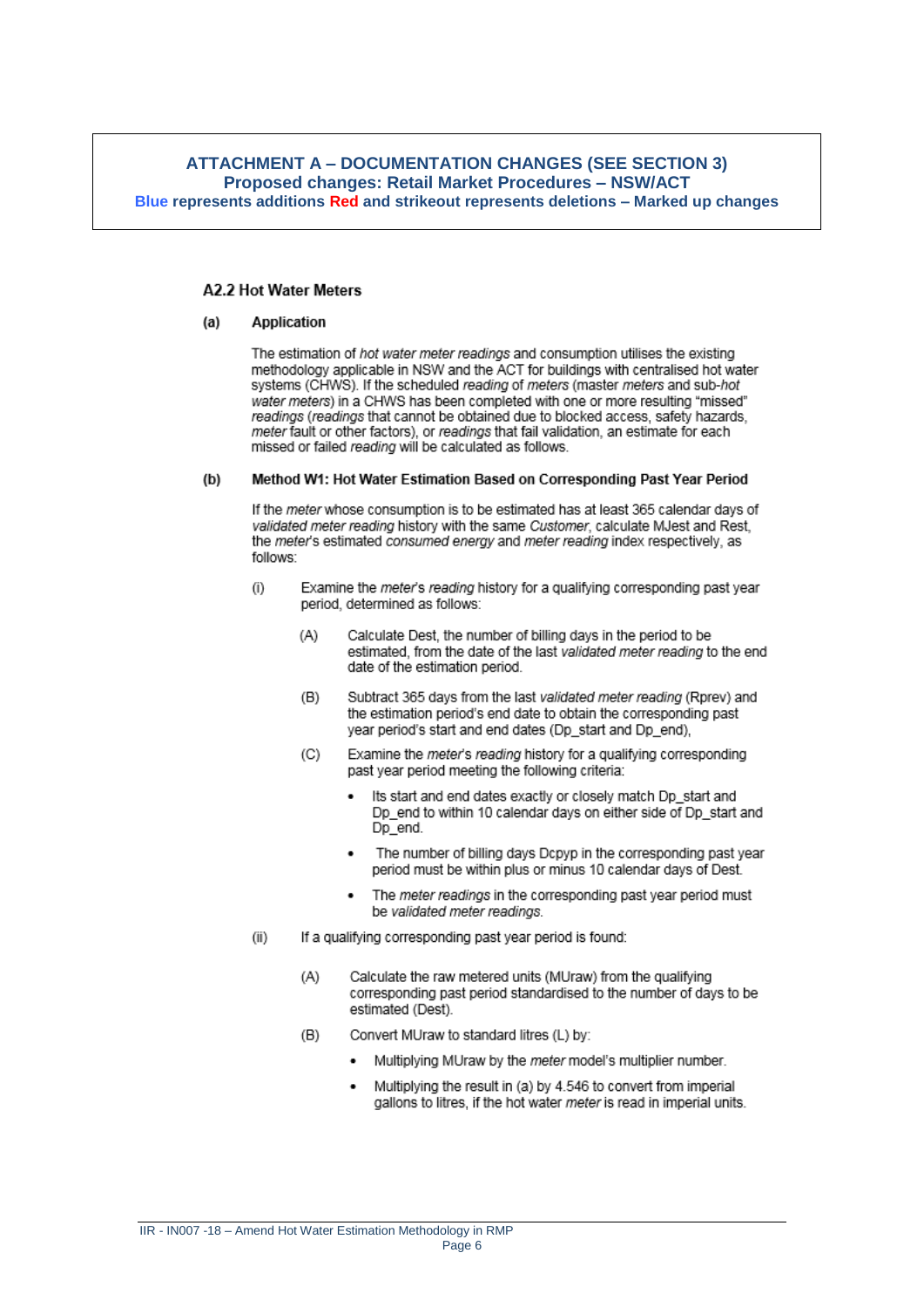- Calculate the average daily litres (Ld\_avg) for the qualifying corresponding  $(iii)$ past year period by dividing L by Dcpyp.
- $(iv)$ Multiply Ld\_avg by Dest to obtain the estimated number of litres Lest for the estimation period.
- Multiply Lest by CF, the CHWS's common factor (in MJ per litre) in the  $(v)$ current reading period, to obtain MJest, the meter's estimation consumed enerav.
- $(vi)$ Add Lest to Rprev to obtain Rest, the estimated meter reading index.
- $(vii)$ Populate MJest and Rest into the MDN (MeterDataNotification) to be provided to the *delivery point's* current FRO and AEMO.

#### Method W2: Hot Water Estimation Based on Immediately Preceding Period  $(c)$

If the meter whose reading is to be estimated has less than 365 days of validated meter reading history, or a qualifying corresponding past year period is not found, examine the *meter's* reading history for an immediately preceding period with a validated meter reading that is an actual meter reading. If such a reading is found:

- Retrieve the preceding period's meter reading (Rprev), raw metered units  $(i)$ (MUraw) and number of billing days (Dprev).
- Convert MUraw to standard metered units (L) by:  $(ii)$ 
	- $(A)$ Multiplying MUraw by the meter model's multiplier number.
	- $(B)$ Multiplying the result in (a) by 4.546 to convert from imperial gallons to litres, if the meter is a hot water meter reading in imperial units.
- $(iii)$ Calculate the litres (Ld\_avg) by dividing L by Dprev.
- Calculate the estimated litres (Lest) by multiplying Ld avg by Dest.  $(iv)$
- Adjust Lest to reflect seasonality (higher gas usage in cold months, lower in  $(V)$ warm months):
	- $(A)$ Multiply Lest by 0.50-0.70 if the last bill was Aug/Sep/Oct.
	- $(B)$ Divide Lest by 4.50-1.25 if the last bill was in Jun/Jul/Nov/Dec.
	- $(C)$ Multiply Lest by 2.00-1.40 if the month of the estimate-to is Aug/Sep/Oct.
	- Multiply Lest by 4.50-1.30 if the month of the estimate to is  $(D)$ Jun/Jul/Nov/Dec.
- $(vi)$ Multiply Lest by CF, the CHWS's common factor (in MJ per litre) in the current reading period, to obtain MJest, the meter's estimated consumed enerav.
- $(vii)$ Add Lest to Rorey to obtain Rest, the estimated meter reading index.
- (viii) Populate MJest and Rest into the MeterDataNotification to be provided to the delivery point's current FRO and AEMO.

#### Method W3: Where Methods W1 and W2 cannot be applied  $(d)$

If the *meter* whose consumption is to be estimated has (a) less than 365 calendar days of validated meter reading history with the same customer, or (b) its reading in the immediately preceding period is not validated, AND (c) the scheduled read of all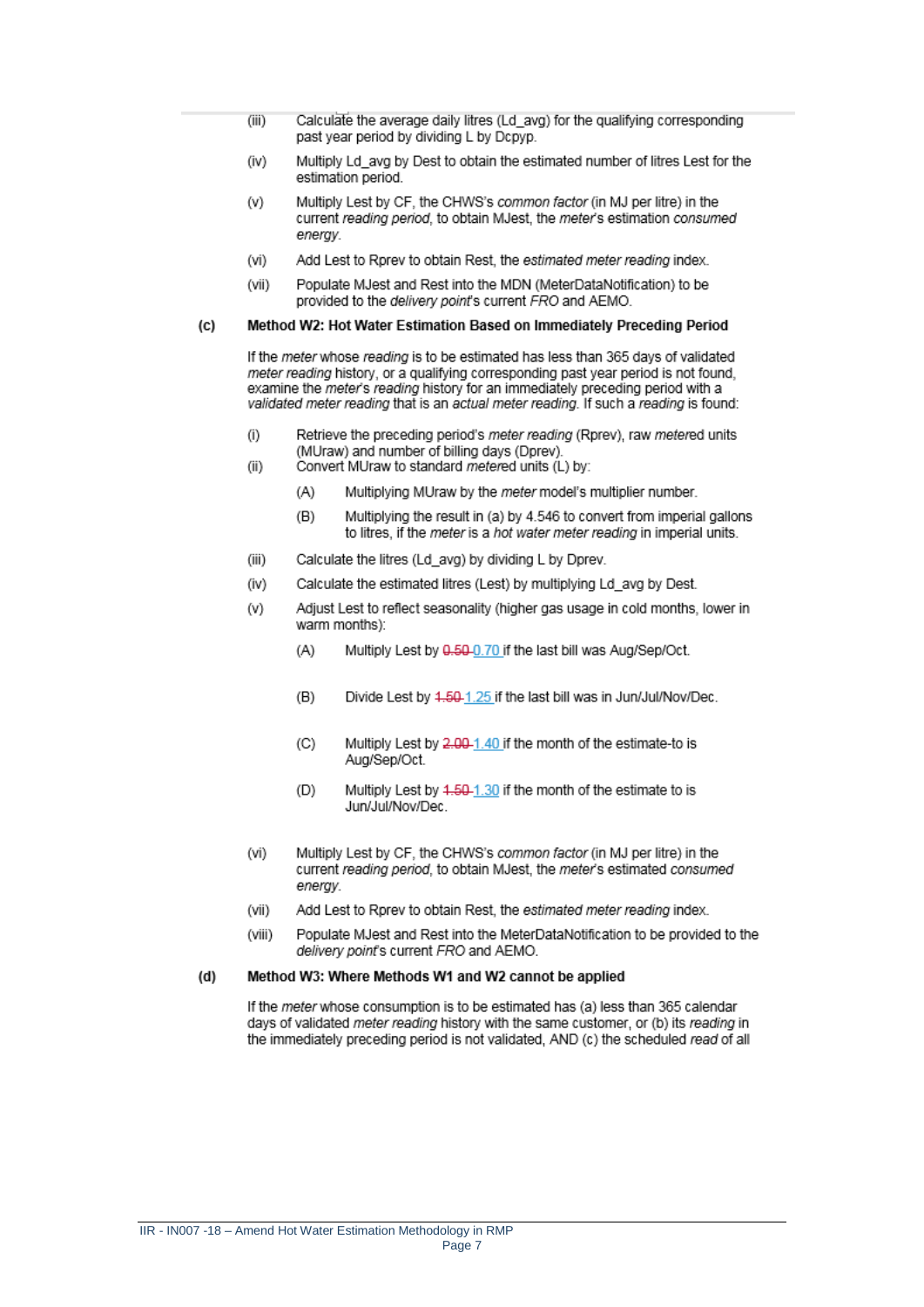meters in the CHWS has been completed (whether readings have been successfully obtained or otherwise for all meters in the CHWS), for any meter whose reading was not successfully obtained or failed validation, calculate MJest and Rest, the meter's estimated consumed energy and meter reading index, using the following steps:

Calculate Li\_est, meter i's estimated litres, as:  $(i)$ 

> Li est = min (Average litres of sub-meters with validated meter readings, Average "residual" litres of sub-meters without validated meter readings) Li\_est = min ( (ΣLj\_validated / Nvalidated ), ((LHW\_master - Σ Lj\_validated ) / Nest)) Where:

- Ri\_est is the meter reading to be estimated for sub-hot water meter i,  $\bullet$
- Ri prev is meter i's previous validated meter reading.  $\bullet$
- Li\_est is the metered units in litres to be estimated for meter i,  $\bullet$
- Li validated is the validated metered units in litres of sub-hot water meter  $\bullet$ L
- LHW master is the number of metered units in litres measured by the ٠ CHWS's master hot water meter for the period to be estimated.
- N is the total number of sub-hot water meters in the CHWS.
- Nest is the number of sub-hot water meters in the CHWS that failed validation and require estimation in the current reading period.
- Nvalidated is the number of sub-meters in the CHWS with validated  $\bullet$ readings in the current reading period.
- $N =$  Nvalidated + Nest and 0<= Nvalidated, Nest <= N.  $\bullet$

If a master hot water meter does not exist in the CHWS, then Li est = Average litres of sub-meters with validated readings  $=\overline{\Sigma}$ Lj validated / Nvalidated.

 $(ii)$ Calculate Ri\_est the estimated meter reading index, as:

Ri est = Li est + Ri prev

- $(iii)$ Multiply Li\_est by CF, the CHWS's common factor (in MJ per litre) in the current reading period, to obtain MJi\_est, the meter's estimated consumed energy.
- Populate MJi\_est and Ri\_est into the MeterDataNotification to be provided to (iv) the FRO and AEMO.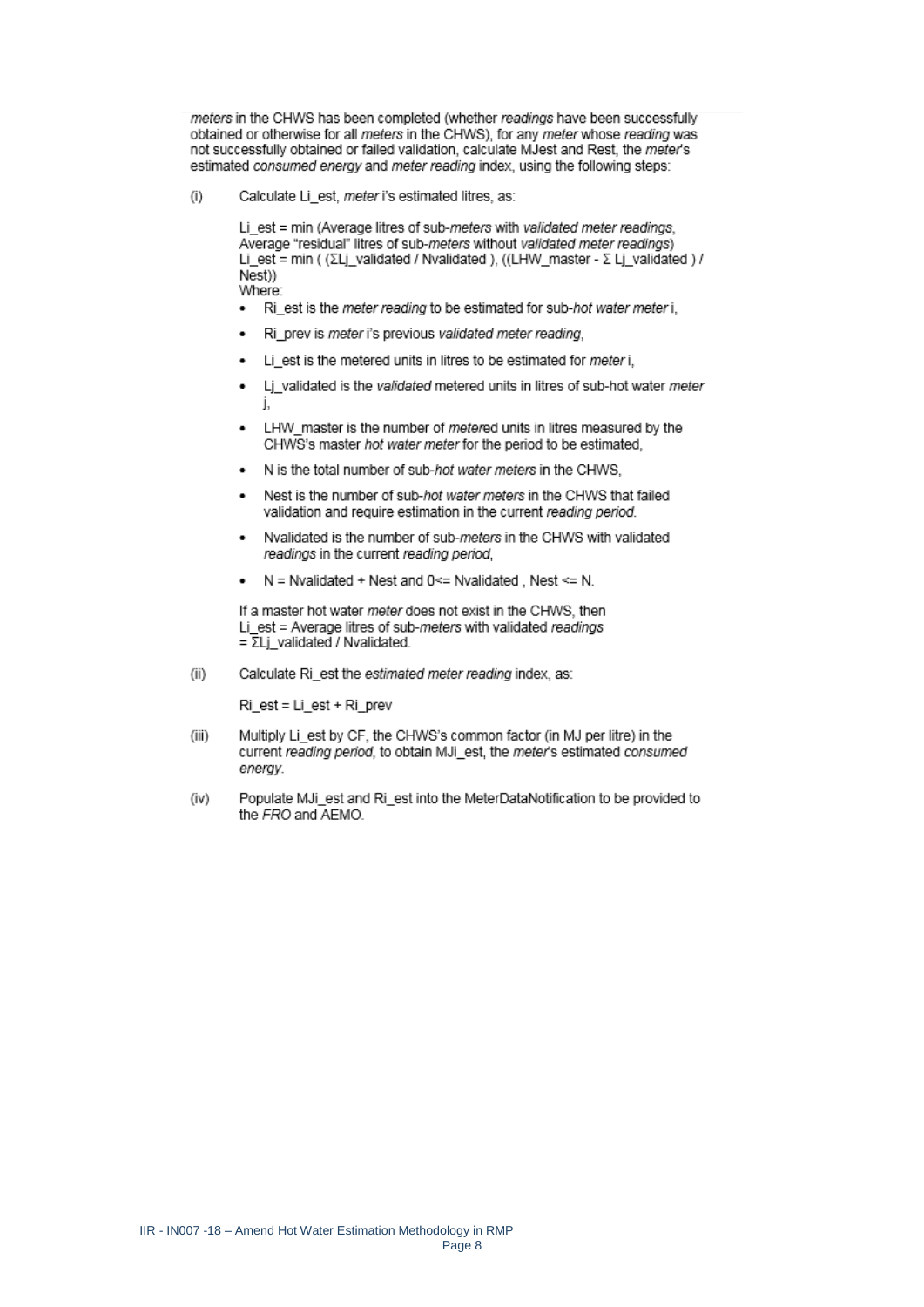### A3.3 Hot Water Meters

#### $(a)$ **Application**

The substitution of hot water meter readings and consumption utilises the existing methodology applicable in NSW and the ACT for buildings with centralised hot water systems (CHWS). If the scheduled reading of meters (master meters and sub-hot water meters) in a CHWS has been completed with one or more resulting "missed" readings (readings that cannot be obtained due to blocked access, safety hazards, meter fault or other factors), or readings that fail validation, an estimate for each missed or failed reading will be calculated as follows.

#### Method W1: Hot Water Substitution Based on Corresponding Past Year Period  $(b)$

If the meter whose consumption is to be substituted has at least 365 calendar days of validated meter reading history with the same Customer, calculate MJest and Rest. the meter's substituted consumed energy and meter reading index respectively, as follows:

- $(i)$ Examine the meter's reading history for a qualifying corresponding past year period, determined as follows:
	- $(A)$ Calculate Dest, the number of billing days in the period to be substituted, from the date of the last validated meter reading to the end date of the substitution period.
	- Subtract 365 days from the last validated meter reading (Rprev) and  $(B)$ the substitution period's end date to obtain the corresponding past year period's start and end dates (Dp\_start and Dp\_end),
	- Examine the meter's reading history for a qualifying corresponding  $(C)$ past year period meeting the following criteria:
		- Its start and end dates exactly or closely match Dp\_start and Dp\_end to within 10 calendar days on either side of Dp\_start and Dp\_end.
		- The number of billing days Dcpyp in the corresponding past year period must be within plus or minus 10 calendar days of Dest.
		- The meter readings in the corresponding past year period must be validated meter readings.
- $(ii)$ If a qualifying corresponding past year period is found:
	- $(A)$ Calculate the raw metered units (MUraw) from the qualifying corresponding past period standardised to the number of days to be substituted (Dest).
	- Convert MUraw to standard litres (L) by:  $(B)$ 
		- Multiplying MUraw by the meter model's multiplier number.
		- Multiplying the result in (a) by 4.546 to convert from imperial gallons to litres, if the hot water meter is read in imperial units.
- $(iii)$ Calculate the average daily litres (Ld\_avg) for the qualifying corresponding past year period by dividing L by Dcpyp.
- Multiply Ld\_avg by Dest to obtain the substituted number of litres Lest for the (iv) substitution period.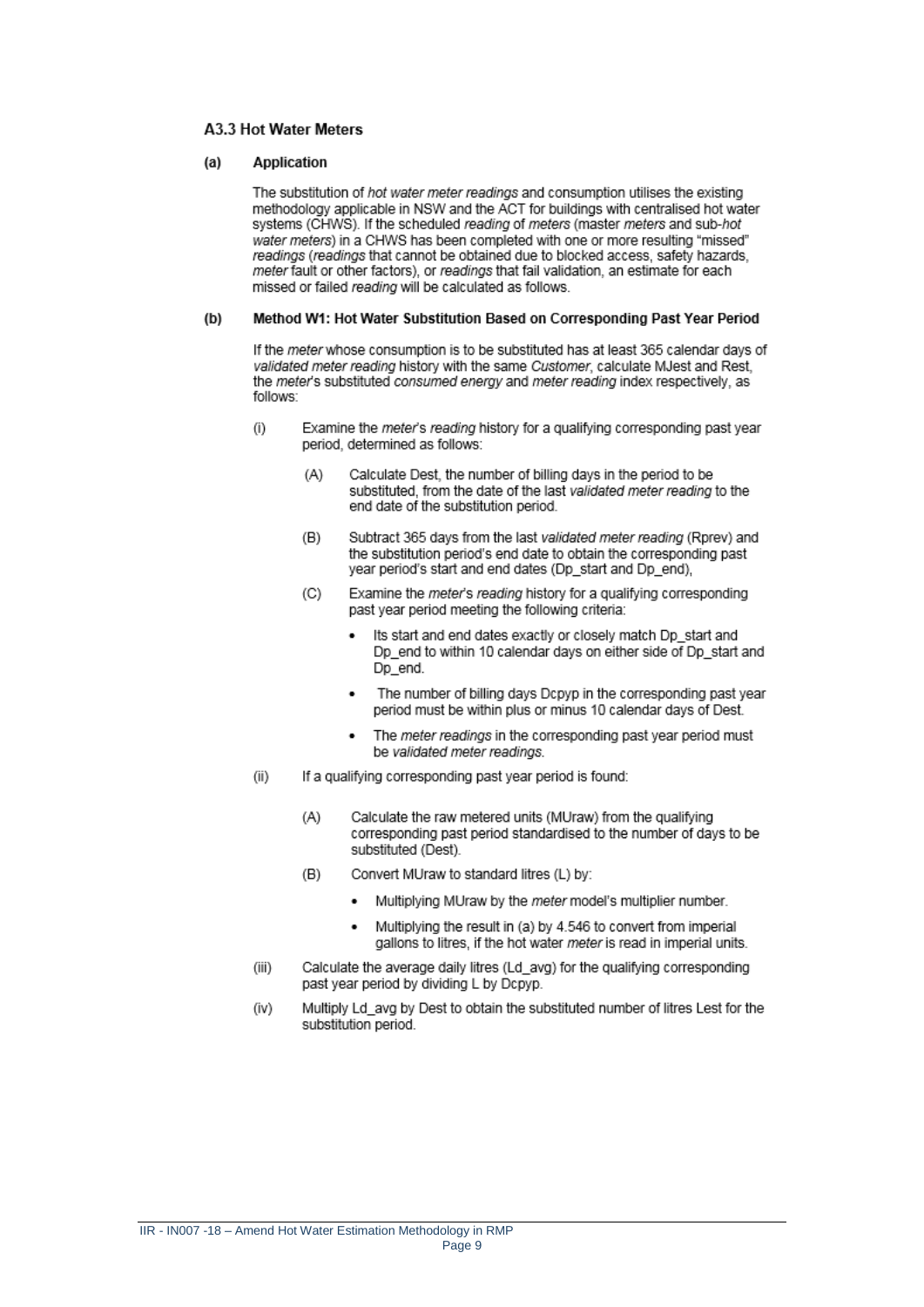- $(v)$ Multiply Lest by CF, the CHWS's common factor (in MJ per litre) in the current reading period, to obtain MJest, the meter's substituted consumed enerav.
- Add Lest to Rorey to obtain Rest, the substituted meter reading index.  $(vi)$
- Populate MJest and Rest into the MDN (MeterDataNotification) to be (vii) provided to the delivery point's current FRO and AEMO.

#### $(c)$ Method W2: Hot Water Substitution Based on Immediately Preceding Period

If the meter whose reading is to be substituted has less than 365 days of validated meter reading history, or a qualifying corresponding past year period is not found. examine the *meter's reading* history for an immediately preceding period with a validated meter reading that is an actual meter reading. If such a reading is found:

- $(iii)$ Retrieve the preceding period's meter reading (Rprev), raw metered units (MUraw) and number of billing days (Dprev).  $(iv)$ 
	- Convert MUraw to standard metered units (L) by:
		- $(A)$ Multiplying MUraw by the meter model's multiplier number.
		- $(B)$ Multiplying the result in (a) by 4.546 to convert from imperial gallons to litres, if the meter is a hot water meter reading in imperial units.
- $(iii)$ Calculate the litres (Ld avg) by dividing L by Dprey. (iv) Calculate the substituted litres (Lest) by multiplying Ld avg by Dest.
- $(v)$ Adjust Lest to reflect seasonality (higher gas usage in cold months, lower in warm months):
	- $(A)$ Multiply Lest by 0.50-0.70 if the last bill was Aug/Sep/Oct.
	- $(B)$ Divide Lest by 4.50-1.25 if the last bill was in Jun/Jul/Nov/Dec.
	- $(C)$ Multiply Lest by 2,00-1,40 if the month of the estimate-to is Aug/Sep/Oct.
	- Multiply Lest by 4.50-1.30 if the month of the estimate to is  $(D)$ Jun/Jul/Nov/Dec
- $(vi)$ Multiply Lest by CF, the CHWS's common factor (in MJ per litre) in the current reading period, to obtain MJest, the meter's substituted consumed enerav
- $(vii)$ Add Lest to Rprev to obtain Rest, the substituted meter reading index.
- (viii) Populate MJest and Rest into the MeterDataNotification to be provided to the delivery point's current FRO and AEMO.

#### $(d)$ Method W3: Where Methods W1 and W2 cannot be applied

If the meter whose consumption is to be substituted has (a) less than 365 calendar days of validated meter reading history with the same customer, or (b) its reading in the immediately preceding period is not validated. AND (c) the scheduled read of all meters in the CHWS has been completed (whether readings have been successfully obtained or otherwise for all meters in the CHWS), for any meter whose reading was not successfully obtained or failed validation, calculate MJest and Rest, the meter's substituted consumed energy and meter reading index, using the following steps:

 $(v)$ Calculate Li\_est, meter i's substituted litres, as: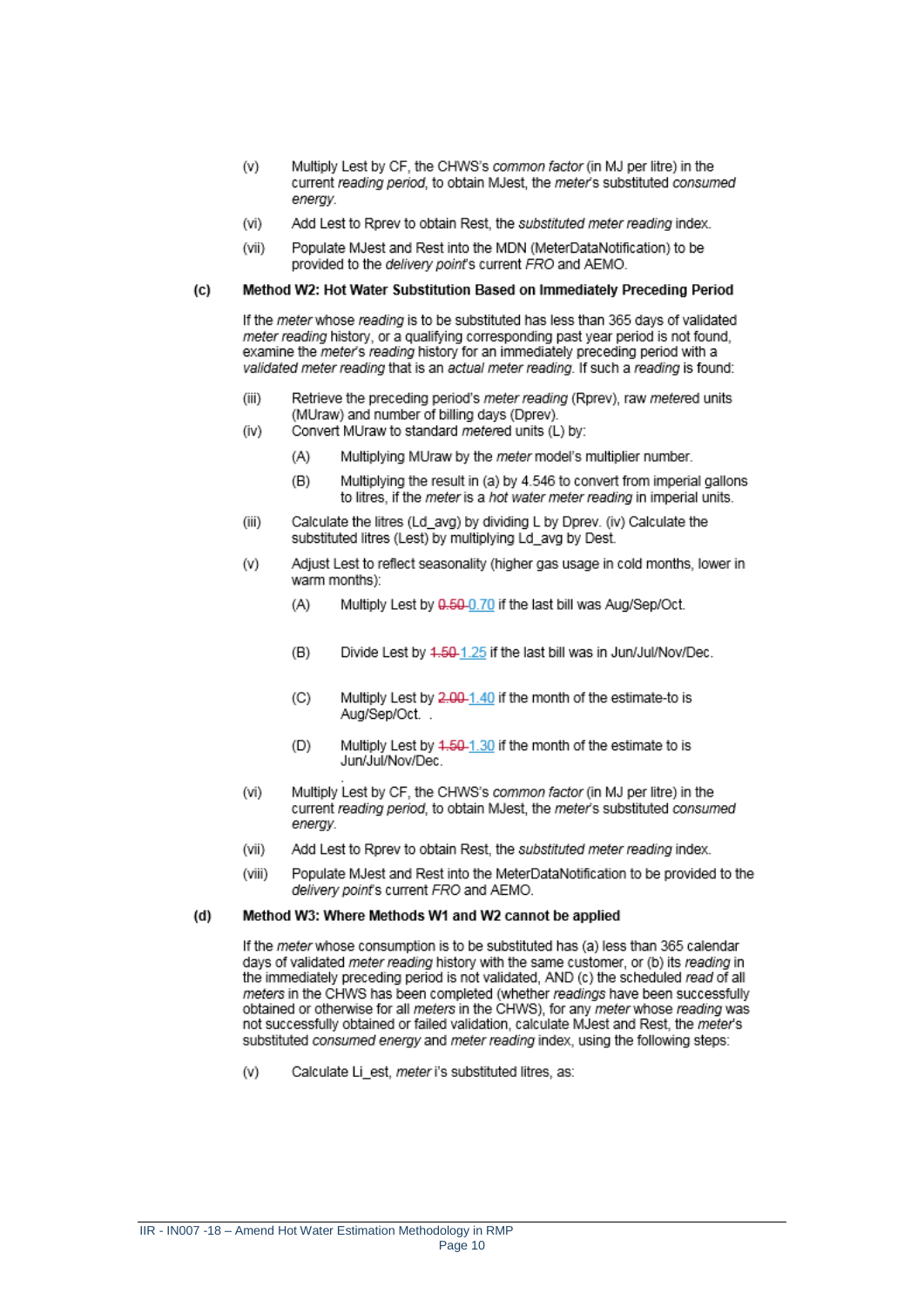Li est = min (Average litres of sub-meters with validated meter readings, Average "residual" litres of sub-meters without validated meter readings) Li\_est = min ( (ΣLj\_validated / Nvalidated ), ((LHW\_master - Σ Lj\_validated ) /  $Nest$ ) Where:

- Ri est is the meter reading to be substituted for sub-hot water meter i,  $\bullet$
- Ri\_prev is meter i's previous validated meter reading,
- Li\_est is the metered units in litres to be substituted for meter i,
- Lj\_validated is the validated metered units in litres of sub-hot water meter
- LHW master is the number of metered units in litres measured by the CHWS's master hot water meter for the period to be substituted.
- N is the total number of sub-hot water meters in the CHWS,
- Nest is the number of sub-hot water meters in the CHWS that failed validation and require substitution in the current reading period.
- Nvalidated is the number of sub-meters in the CHWS with validated  $\bullet$ readings in the current reading period,
- $N =$  Nvalidated + Nest and 0<= Nvalidated . Nest <= N.

If a master hot water meter does not exist in the CHWS, then Li est = Average litres of sub-meters with validated readings  $=\overline{\Sigma}$ Lj\_validated / Nvalidated.

 $(vi)$ Calculate Ri\_est the substituted meter reading index, as:

 $Ri$  est = Li est + Ri prev

- (vii) Multiply Li\_est by CF, the CHWS's common factor (in MJ per litre) in the current reading period, to obtain MJi\_est, the meter's substituted consumed enerav.
- (viii) Populate MJi est and Ri est into the MeterDataNotification to be provided to the FRO and AEMO.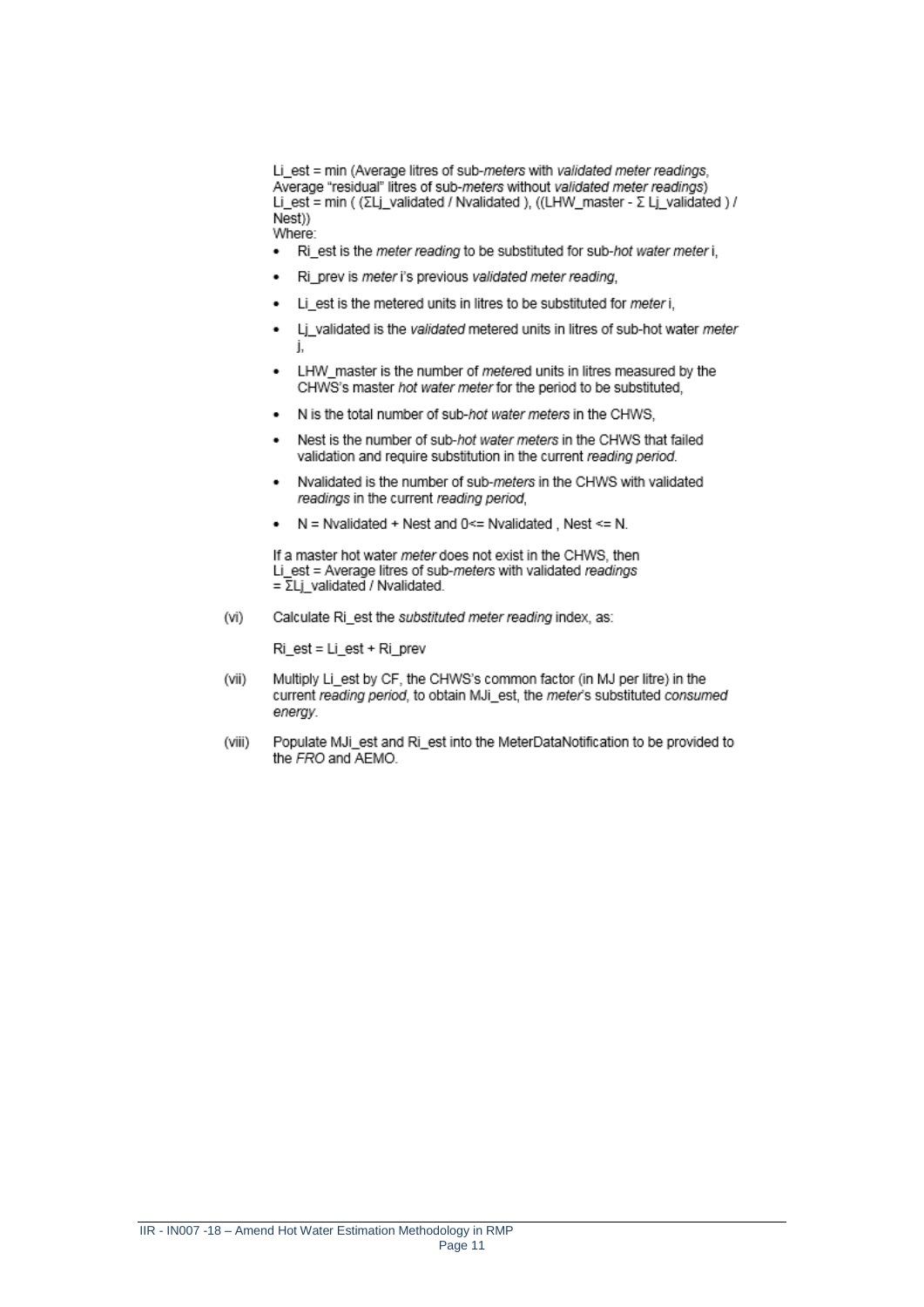## **ATTACHMENT B – Customer Impact Analysis (This information supplied by Jemena)**

Jemena's analysis of actual water meter reading data has identified an opportunity to update Method W2 seasonality factors and improve customer experience through more accurate hot water readings for instances where estimations or substitutions are required.

The water meter reading and consumption data used in Jemena's analysis is based on actual data for approx. 3,500 master water meters, covering around 108,000 sub-meters, for the period January 2017 to March 2018.

As detailed in Graph 1, the proposed seasonality factors result in less variability in colder months where typically the most gas consumption occurs. Under this proposal, the factor reduced from a maximum 2.0 to 1.4 during the cooler periods and during the warmer months the minimum the factor increased is from  $0.5$  to  $0.7$ .

A month-by-month comparison of the proposed and current seasonality factors is detailed in Table 1.

### Graph 1 - Proposed Change in Seasonality Factors



### Table 1 - Month-by-Month Comparison of Proposed and Current Seasonality Factors

| Estimate - From month | Ja n | Feb | Mar                             | Apr   | May    | Jun  | Jul  | Aug  | Sep  | Oct | <b>Nov</b> | Dec  |
|-----------------------|------|-----|---------------------------------|-------|--------|------|------|------|------|-----|------------|------|
| Estimate - To Month   | Apr  | May | Jun                             | Jul   | Aug    | Sep  | Oct  | Nov  | Dec. | Jan | Feb.       | Mar  |
| <b>RMP</b> factor     |      |     | $\overline{\phantom{a}}$<br>1.5 | с<br> |        | 1.34 | 4.34 | 0.75 | 0.75 | 0.5 | 0.66       | 0.66 |
| roposed factor        |      |     | ---                             | سمد   | $\sim$ | ---- | ---  | 0.91 | 0.91 | u.  | 0.8        | 0.8  |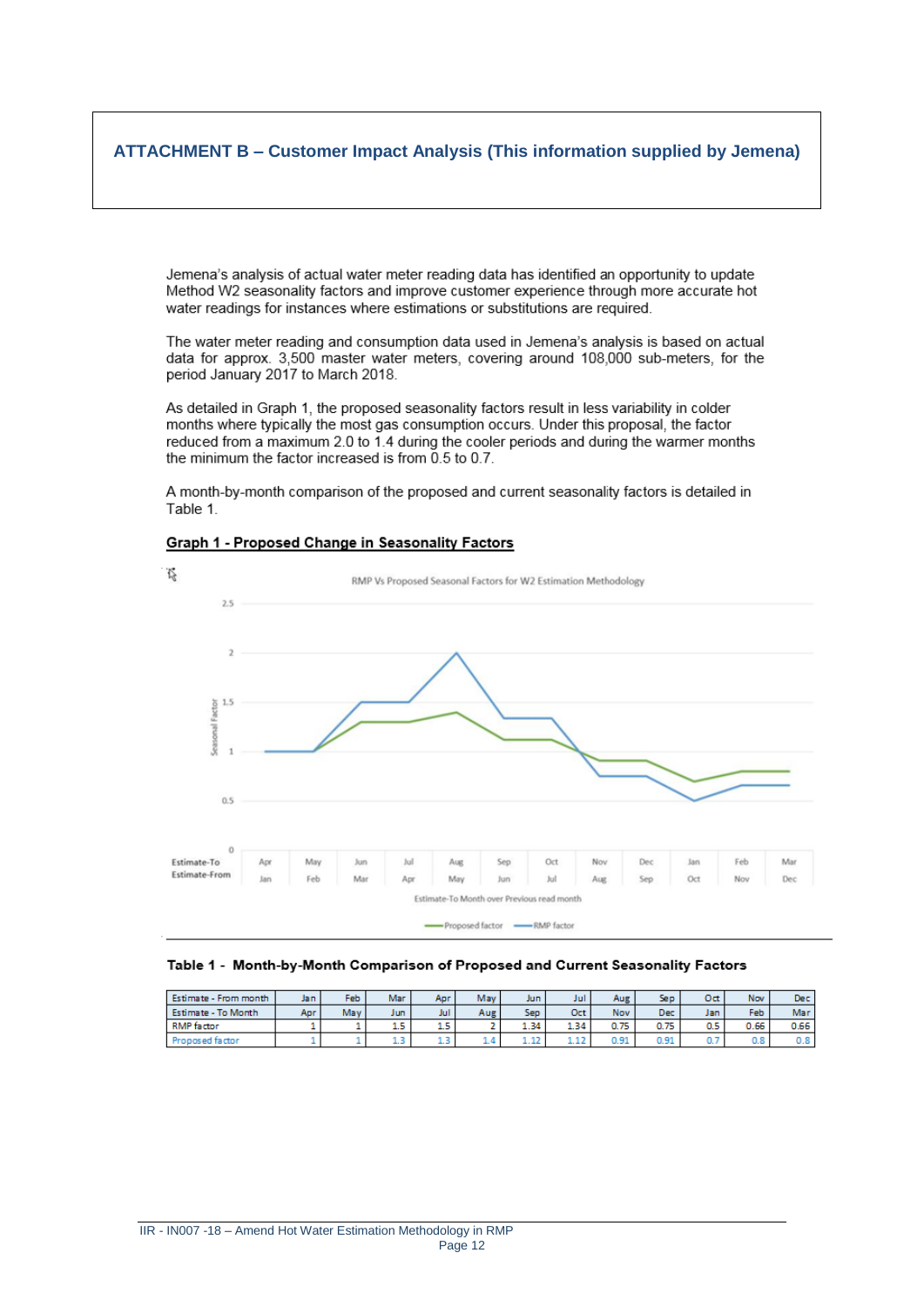### **Impact on Network Charges**

As shown below in Graphs 2 and 3, the proposed seasonality factors are expected to have a positive impact on the network charges for consumers via the consumption component of the network bill (excluding fixed charges).

Graph 2 Assumptions/basis for calculation:

- Winter/Summer is same customer, Autumn/ Spring is different customer ٠
- JGN Coastal first block tariff of \$21.920/GJ applied
- Fixed Charge of \$0.14024384/day applied

| Estimated Energy      | Autumn | Winter            | Spring | Summer |
|-----------------------|--------|-------------------|--------|--------|
| With current factors  | 425 MJ | 1.249 MJ   435 MJ |        | 403 MJ |
| With proposed factors | 256 MJ | 969 MJ            | 528 MJ | 481 MJ |

Graph 2 - Network Bill Comparison of Proposed and Current Seasonality Factors



When totaling the quarterly amounts over the year in Graph 2, the annual bill for the proposed factors is \$100.72 compared to \$106.25 for the current factors. Therefore, in this example the proposed changes will result in saving of \$5.53, or 5.49% of network charges.

From an energy perspective, the comparison is 2512 MJ versus 2234 MJ. The reduction of 278MJ would at a retail rate of \$30/GJ translate to a reduction of \$8.34 for the consumer.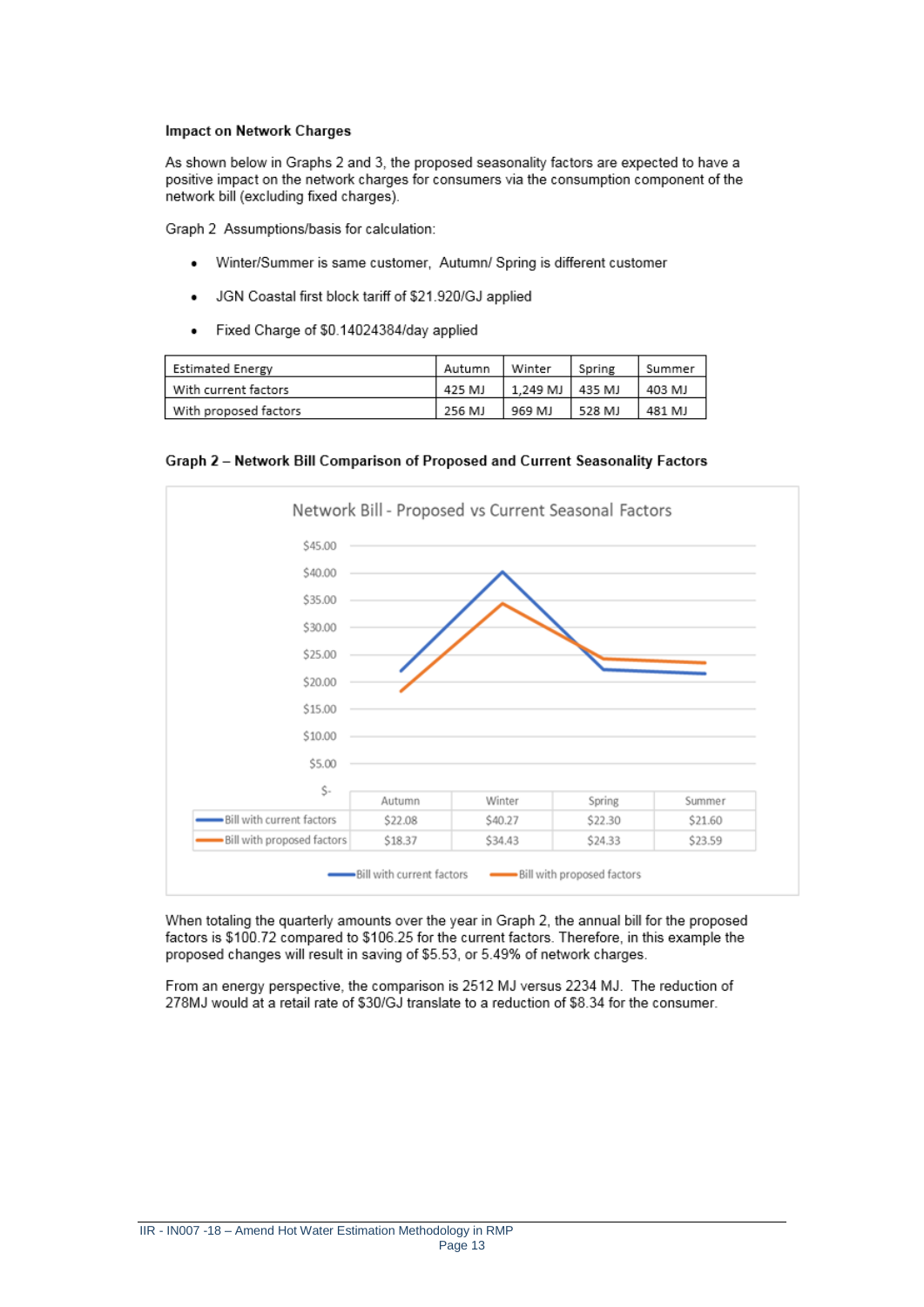Graph 3 Assumptions/basis for calculation:

- Baseline actual reads hot water consumption of 10000 litres per quarter  $\bullet$
- Invoicing cycle: March, June, September, December
- JGN Coastal first block tariff of \$21.920/GJ applied to first 1890 MJ  $\bullet$
- JGN Coastal second block tariff of \$7.185/GJ applied to next 1860 MJ  $\bullet$
- JGN Coastal third block tariff of \$6.807/GJ applied to next 4500 MJ  $\bullet$
- Fixed Charge of \$0.14024384/day applied ٠

| <b>Estimated Energy</b> | <b>IAutumn</b> | <b>Winter</b>       | Spring | l Summer |
|-------------------------|----------------|---------------------|--------|----------|
| With current factors    | 7.558 MJ       | 7.419 MJ   3.243 MJ |        | 2,805 MJ |
| With proposed factors   | 5.870 MJ       | 5.585 MJ   3.766 MJ |        | 3.350 MJ |

Graph 3 - Network Bill Comparison of Proposed and Current Seasonality Factors



When totaling the quarterly amounts over the year in Graph 3, the annual bill for the proposed factors is \$295.08 compared to \$310.83 for the current factors. Therefore, in this example the proposed changes will result in saving of \$15.75 or 5.07% in network charges.

From an energy perspective, the comparison is 21,026 MJ versus 18,571 MJ. The reduction of 2,455 MJ would at a retail rate of \$30/GJ translate to a reduction of \$73.65 for the consumer.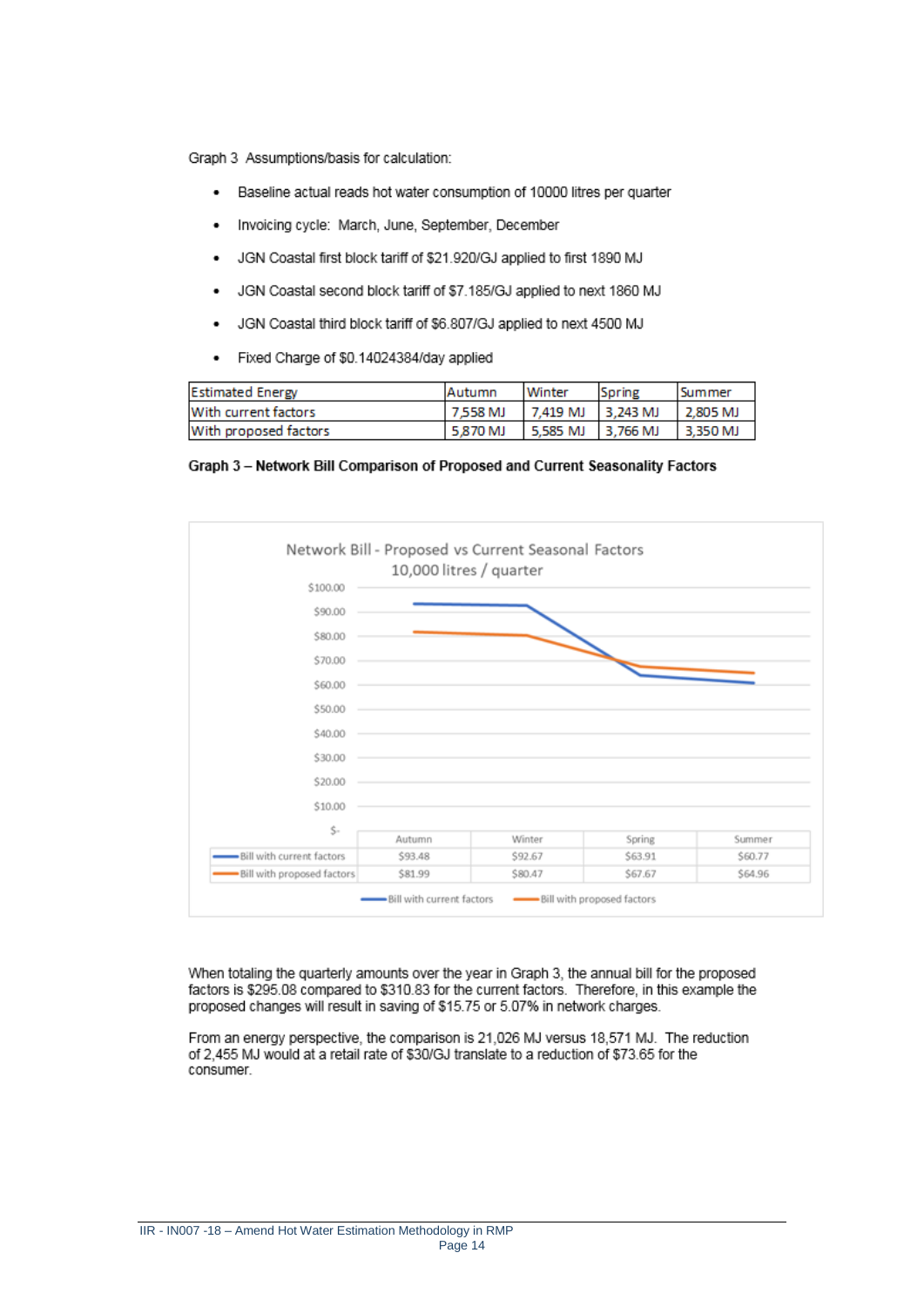## **ATTACHMENT C - Jemena's Seasonal Factor Analysis Approach** (This information supplied by Jemena)

# Jemena's Seasonal Factor Analysis Approach

Jemena's analysis of actual water meter reading data has identified an opportunity to update Method W2 seasonality factors and improve estimation accuracy to bring it closer to actuals, minimising any potential billing issues.

Jemena took the following approach in analysing the seasonal factors to review the historical pre-B2B factors:

- The water meter reading and consumption data was based on actual meter read data for approx. 3,500 master water meters, covering around 108,000 sub-meters, for the period January 2017 to March 2018. This covers a significant installation population, for statistical validity.
- Consumption data in litres was separated into calendar months and assigned to one of the four seasons based on the consumption period (more than half of the period are in one of the seasons).
- The trend of consumption movement was reviewed between different seasons for quarter to quarter and monthly averages of the consumption variance.
- Values were compared to the seasonal factors defined in the current Retail Market Procedures to understand the impact  $\bullet$ and comparison was made of estimations calculated from new factors with actuals to evaluate the accuracy.
- $\bullet$ Jemena's finding is that with the revised seasonality factors, the estimation of hot water consumption for W2 methodology will be more accurate, and better reflects on average, seasonal usage behaviours.



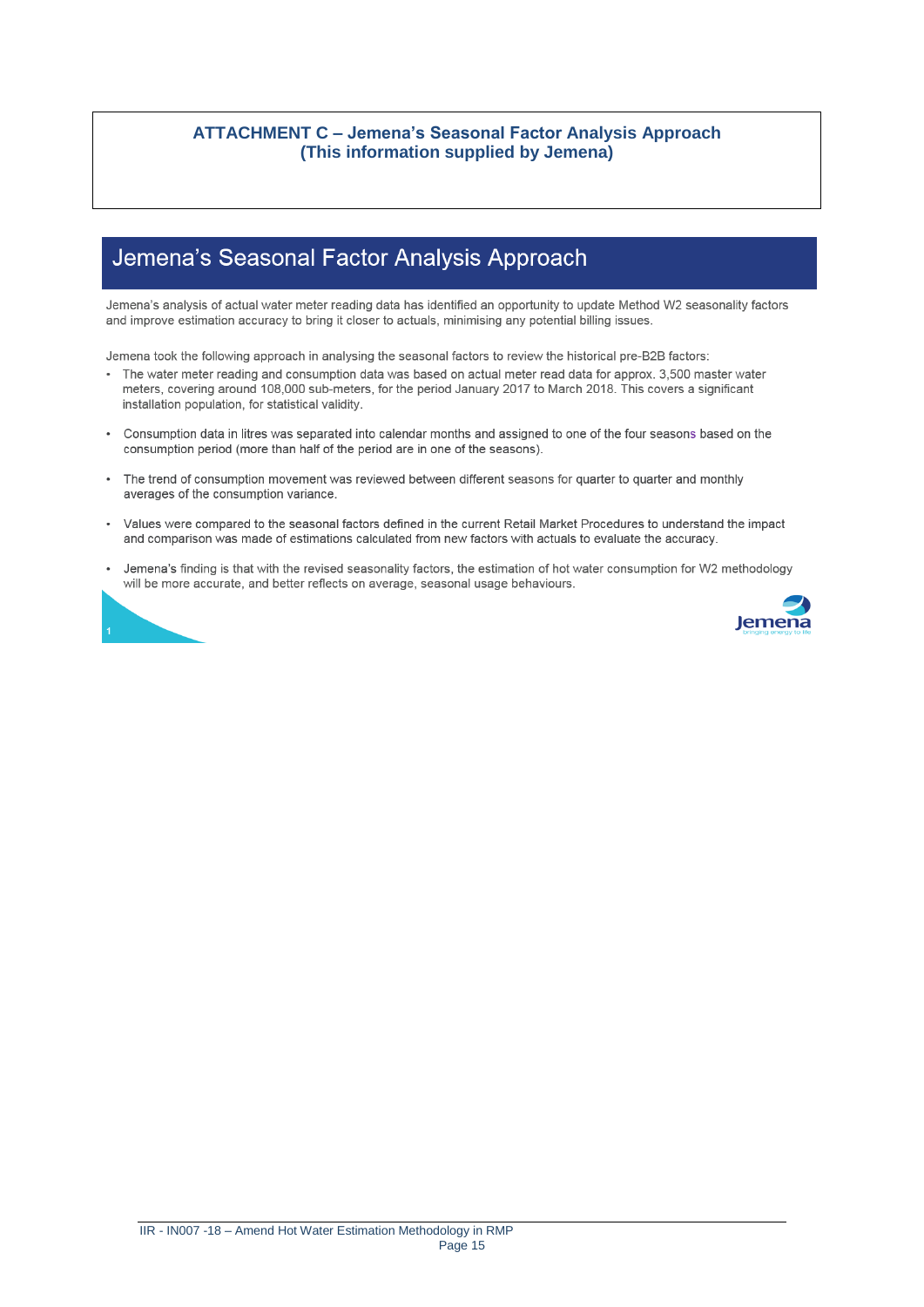## **ATTACHMENT D – Master water meter consumption data (This information supplied by Jemena)**

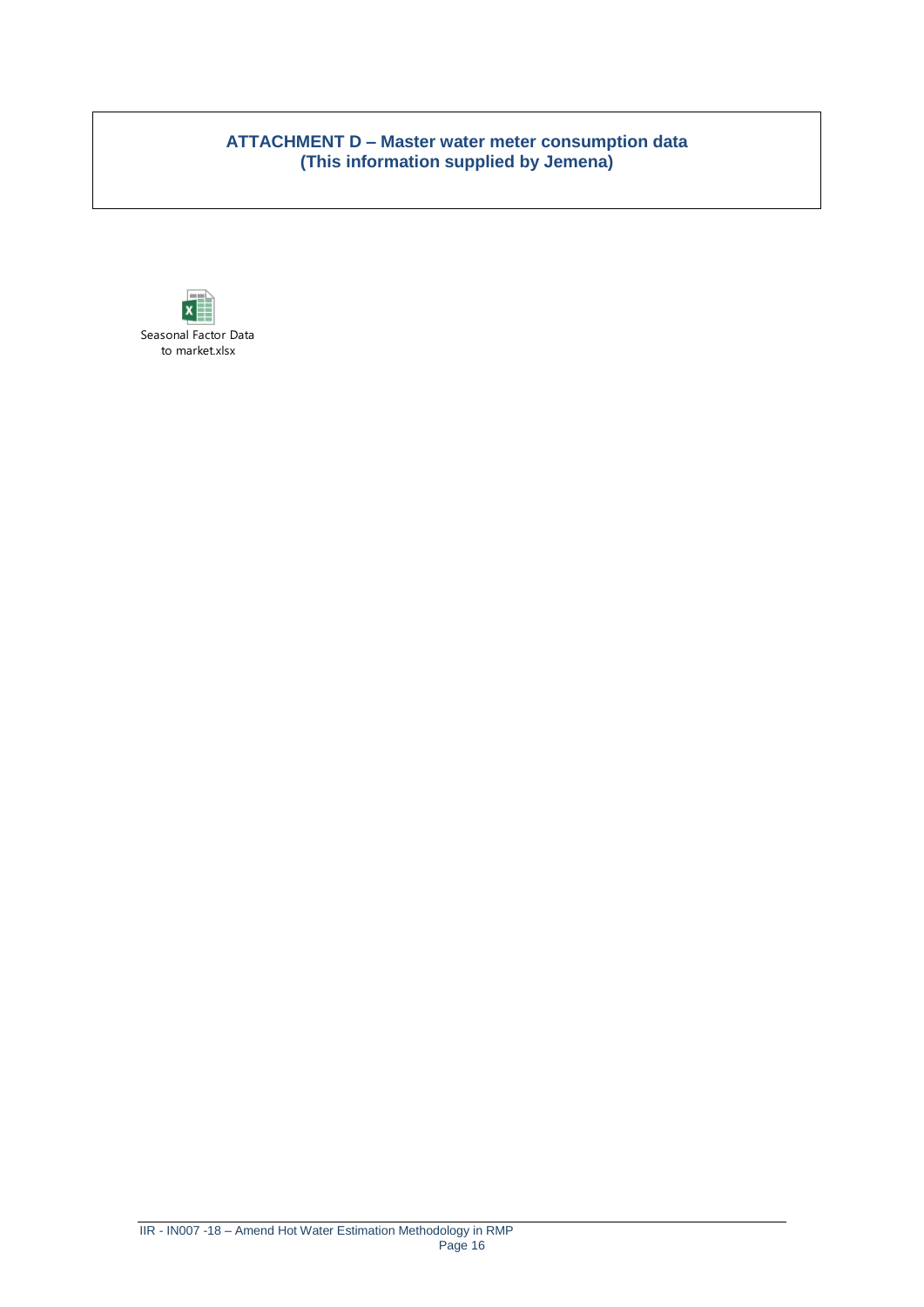## **ATTACHMENT E – SUBMISSIONS RECEIVED FOR CHANGE IN007-18**

## **SUBMISSIONS RELATING TO THE PPC**

**General Comments on the PPC**

**Sections 1 to 10 of the PPC sets out details of the proposal. Does your organisation support Jemena' s assessment of the proposal? If no, please specify areas in which your organisation disputes Jemena's assessment (include PPC section reference number) of the proposal and include information that supports your organisation rational why you do not support Jemena's assessment**

|                | <b>Date</b> | <b>Participant</b> | <b>Response received</b>                                                                                                                                                                                                                                                                                                                                                                                                                                                                                                                                                                                                                                                                                                                                                                                                                               | <b>AEMO / Jemena Comment</b>                                                                                                                                                                                                                                                                                                                                                                                                                                                                                                                                                   |
|----------------|-------------|--------------------|--------------------------------------------------------------------------------------------------------------------------------------------------------------------------------------------------------------------------------------------------------------------------------------------------------------------------------------------------------------------------------------------------------------------------------------------------------------------------------------------------------------------------------------------------------------------------------------------------------------------------------------------------------------------------------------------------------------------------------------------------------------------------------------------------------------------------------------------------------|--------------------------------------------------------------------------------------------------------------------------------------------------------------------------------------------------------------------------------------------------------------------------------------------------------------------------------------------------------------------------------------------------------------------------------------------------------------------------------------------------------------------------------------------------------------------------------|
|                | 1 Oct 2018  | AGL                | AGL believes that Jemena's assessment of the outcome is<br>correct, in that customer bills may be less volatile through the<br>proposed changes. That's doesn't mean that the customers'<br>bills are more accurate.<br>AGL analysis of the data provided by Jemena gas indicates<br>that while winter usage will be decreased, the summer usage<br>will be increased (AGL modelling suggests that this could be up<br>as high as 62%). This could lead to bill shock events during this<br>period.<br>While this may help the end user, this could also create issues<br>for retailers as customers churn.<br>AGL would like to see a review of these factors take place 16<br>months after implementation (to ensure a complete year 's<br>worth of data is available for analysis) to determine if the<br>change is beneficial or causing problems. | AEMO notes AGL agrees with Jemena's<br>assessment of the outcome and AGLs decision not<br>to oppose the implementation of this change.<br>In relation AGL proposal to review these factors in<br>16 months, AEMO has spoken to Jemena and the<br>outcome of this discussion is Jemena believes that<br>24 months to complete a review is more appropriate<br>as it will provide Jemena with more data to analyse<br>the effectiveness of the new seasonality factors.<br>Jemena has indicated that they would endeavour to<br>complete this review within the first 24 months. |
| $\overline{2}$ | 1 Oct 2018  | Origin             | Origin supports the proposal to amend the HW Estimation<br>Methodology                                                                                                                                                                                                                                                                                                                                                                                                                                                                                                                                                                                                                                                                                                                                                                                 | AEMO acknowledges Origins support                                                                                                                                                                                                                                                                                                                                                                                                                                                                                                                                              |
| 3              | 1 Oct 2018  | Jemena             | As the proponent for this RMP change, Jemena Gas Networks<br>(JGN) supports the proposed amendments for the following<br>reasons:                                                                                                                                                                                                                                                                                                                                                                                                                                                                                                                                                                                                                                                                                                                      | AEMO notes Jemena's support and comment that<br>the proposed system and process changes are<br>deemed to be non-material.                                                                                                                                                                                                                                                                                                                                                                                                                                                      |
|                |             |                    | The proposed changes to the seasonality factors for                                                                                                                                                                                                                                                                                                                                                                                                                                                                                                                                                                                                                                                                                                                                                                                                    |                                                                                                                                                                                                                                                                                                                                                                                                                                                                                                                                                                                |
|                |             |                    | Method W2 are expected to result in more accurate                                                                                                                                                                                                                                                                                                                                                                                                                                                                                                                                                                                                                                                                                                                                                                                                      |                                                                                                                                                                                                                                                                                                                                                                                                                                                                                                                                                                                |